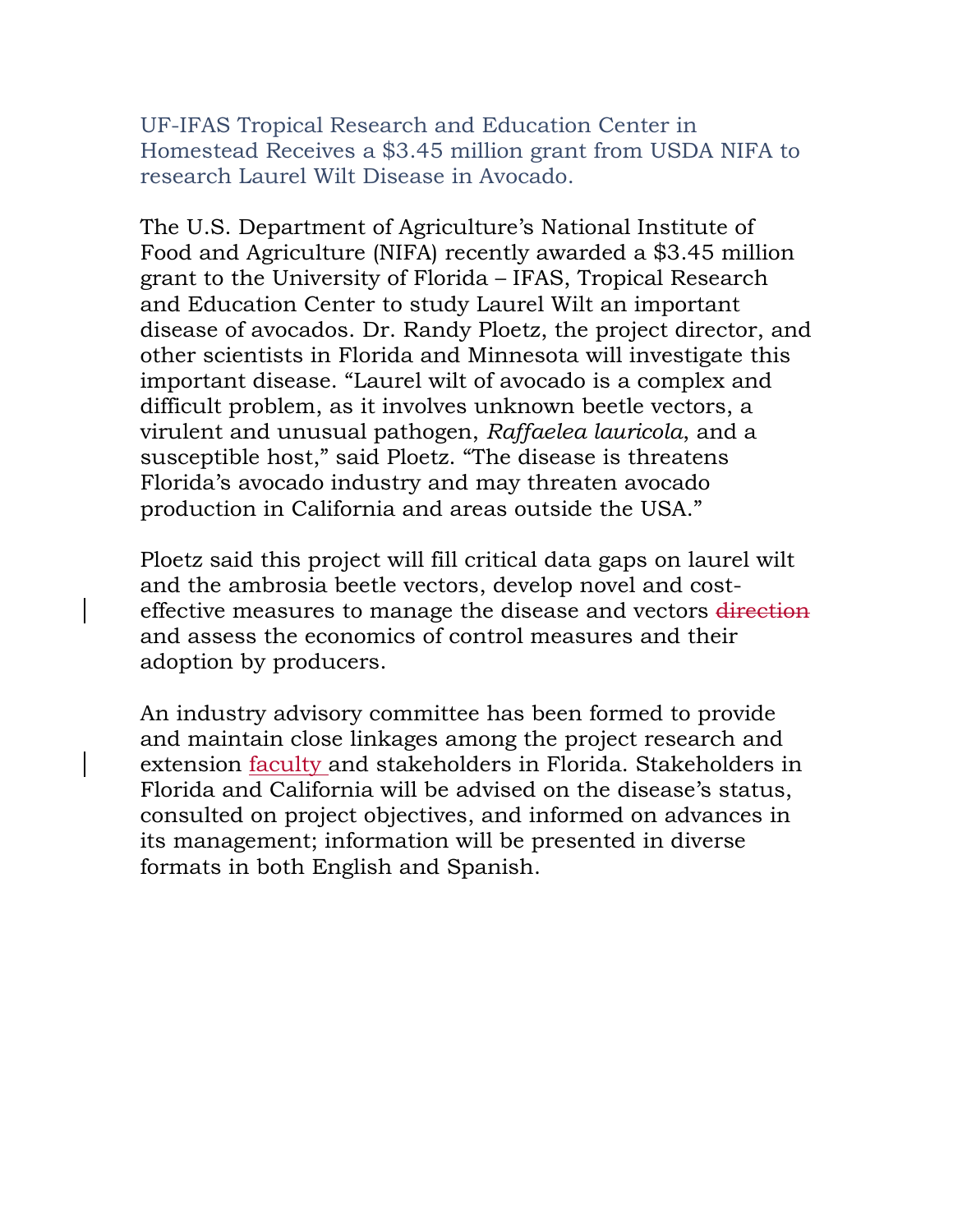## ORIGINAL

UF-IFAS Tropical Research and Education Center in Homestead Receives a \$3.45 million grant from USDA NIFA to research Laurel Wilt Disease in Avocado.

The U.S. Department of Agriculture's National Institute of Food and Agriculture (NIFA) recently awarded a \$3.45 million grant to the University of Florida – IFAS, Tropical Research and Education Center to study the impact of Laurel Wilt, and important new disease of <del>on avocados</del>. In 2002 the redbay ambrosia beetle and its pathogenic symbiont was detected in Port Wentworth, Georgia. By 2003 numerous native trees in the Laurel Family were dying; by 2004 it was determined the redbay ambrosia beetle was the source of a pathogenic fungus that caused laurel wilt. During 2012 laurel wilt was detected in a commercial avocado grove in Homestead, Florida. Since 2006 UF/IFAS has been the lead research-extension institution developing control strategies for the pathogenic fungus and ambrosia beetles.

Dr. Randy Ploetz, the project director, -and other a group of scientists in Florida and Minnesota will investigate this important diseaselead this grant. "Laurel wilt of avocado is a complex and difficult problem, as it involves unknown ambrosia beetle vectors, a virulent and unusual pathogen, *Raffaelea lauricola*, and a highly susceptible host," said Ploetz. "Florida's has 7,500 acres of avocado with an economic impact of about \$100 million (Dr. Edward Evans, Ag-Economist, TREC). "To date t<sub>the</sub> disease is has resulted in the loss of about 1% of the commercial avocado trees threatening Florida's avocado industry and may threaten eventually impact significant avocado production in California and areas outside the USA,<sup>7</sup> said Dr. Jonathan Crane, Tropical Fruit Extension Specialist, located in TREC and heading the industry outreach program for the project.

Ploetz said this project will fill critical data gaps on the laurel